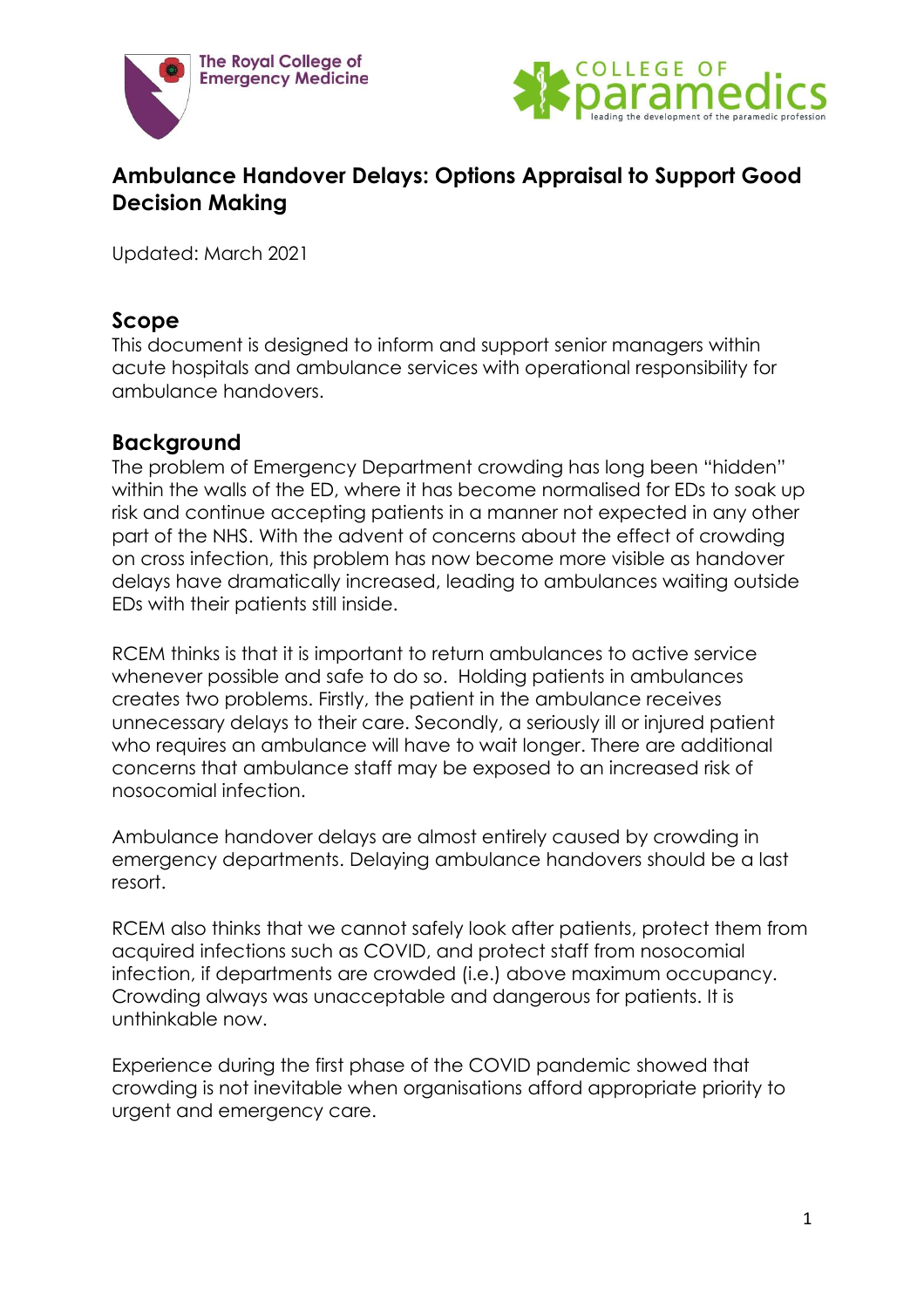Emergency Departments must have sufficient capacity to meet demand, and constant flow from the Emergency Department into inpatient beds, otherwise they will not be able to keep patients and staff safe.

When this does not happen there are a number of options available to leadership teams. It is important that there are clear lines of communication between acute hospital and ambulance service operations teams.

# **Options that may be considered: and which ones are acceptable**

Acceptable

- 1. Improving organisational processes and utilising the whole resource of the hospital and system. Have available options to that unnecessary admissions are avoided and escalate so that patients can be promptly admitted to assessment areas and wards from the Emergency Department.
- 2. Opening staffed holding areas to act as a buffer between the ED and admission areas (so-called Priority Admission Unit)
- 3. Expanding the Emergency Department footprint with increased staffing.

Unacceptable

- 4. Expanding the Emergency Department footprint without increasing staffing or changing organisation processes.
- 5. Holding ambulances outside Emergency Departments.
- 6. Diverting ambulances to other hospitals.
- 7. Holding patients in corridors after initial Emergency Medicine assessment ("reverse queueing")
- 8. Erecting a tent or build a temporary holding area at the front of the hospital.
- 9. Holding patients from ambulances in corridors awaiting initial Emergency Medicine assessment. This option may involve the ambulance service maintaining care for these patients (either the crews, or a cohorting crew) or the organisation taking over care.

Option 1 is the most desirable option, and the only sustainable one. Option 2 represents a "least worst" mitigation. Option 3 is essentially deferring, and without improvements in systems is not a long-term solution. Option 4 places unreasonable pressure on already critically overstretched EDs and will eventually result in a more dangerous crowding problem. The last five options represent system and organisational failure.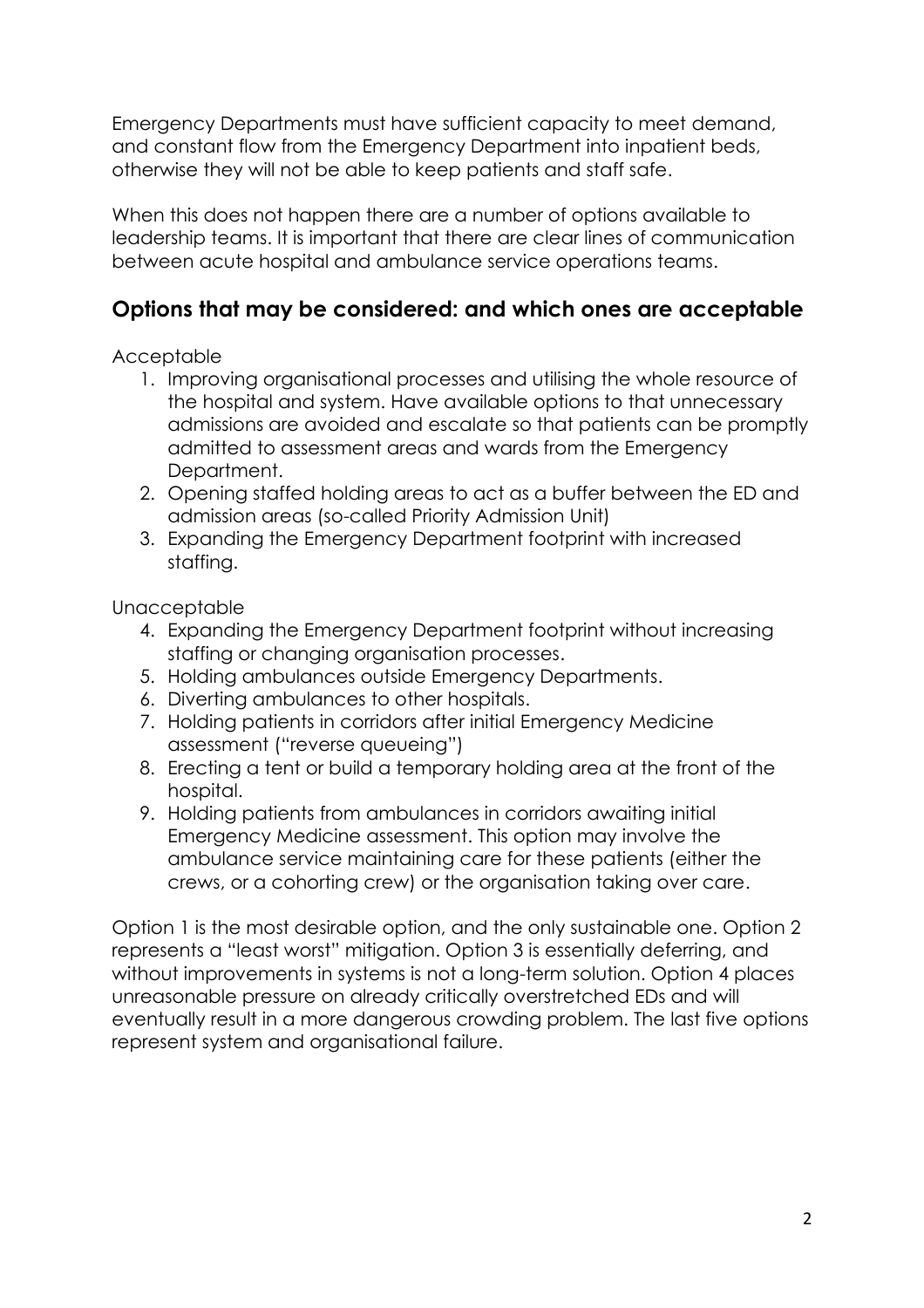|                                                                        | Utilise the whole<br>resource of the<br>hospital and<br>system. Escalate<br>so that patients<br>can be admitted<br>to assessment<br>areas and wards<br>from the ED | Open up<br>staffed post-<br><b>ED holding</b><br>areas for<br>patients<br>awaiting<br>entry to<br>assessment<br>areas or<br>wards | <b>Expand the</b><br><b>ED footprint</b><br>with<br>increased<br>staffing | <b>Expand the</b><br><b>ED footprint</b><br><b>without</b><br>increasing<br>staffing or<br>changing<br>organisation<br>processes | <b>Hold patients in</b><br><b>ambulances</b> | <b>Divert</b><br>ambulance<br>s away<br>from the<br>nearest<br>hospital | <b>Hold</b><br>patient<br>s in<br>corridor<br>s after<br><b>initial</b><br>assess<br>ment in<br>the ED | <b>Erect a tent or build</b><br>a temporary<br>holding area at the<br>front of the hospital | <b>Hold patients in</b><br>corridors awaiting<br><b>initial ED</b><br>assessment |
|------------------------------------------------------------------------|--------------------------------------------------------------------------------------------------------------------------------------------------------------------|-----------------------------------------------------------------------------------------------------------------------------------|---------------------------------------------------------------------------|----------------------------------------------------------------------------------------------------------------------------------|----------------------------------------------|-------------------------------------------------------------------------|--------------------------------------------------------------------------------------------------------|---------------------------------------------------------------------------------------------|----------------------------------------------------------------------------------|
| Recommended good<br>practice                                           | $\checkmark$                                                                                                                                                       | Some<br>support                                                                                                                   | Maybe                                                                     | $\mathbf x$                                                                                                                      | $\mathbf x$                                  | $\mathbf x$                                                             | $\mathbf{X}$                                                                                           | $\mathbf x$                                                                                 | $\mathbf{X}$                                                                     |
| Ambulance freed up to<br>go to another patient                         | ✓                                                                                                                                                                  | $\checkmark$                                                                                                                      | $\checkmark$                                                              | ✓                                                                                                                                | X                                            | $\mathbf x$                                                             | ✓                                                                                                      | $\checkmark$                                                                                | <b>Varies</b>                                                                    |
| Patient treated in their<br>nearest appropriate<br>hospital            | $\checkmark$                                                                                                                                                       | $\checkmark$                                                                                                                      | $\checkmark$                                                              | ✓                                                                                                                                | ✓                                            | $\mathbf x$                                                             | ✓                                                                                                      | ✓                                                                                           | $\checkmark$                                                                     |
| <b>Patients looked after</b><br>with appropriate staffing<br>ratio     | ✓                                                                                                                                                                  | ✓                                                                                                                                 | ✓                                                                         | $\mathbf x$                                                                                                                      | ✓                                            | ✓                                                                       | $\overline{\mathbf{X}}$                                                                                | $\bar{\mathbf{X}}$                                                                          | $\mathbf x$                                                                      |
| Patients can undergo<br>active treatment and<br>receive oxygen         | $\checkmark$                                                                                                                                                       | ✓                                                                                                                                 | $\checkmark$                                                              | <b>Varies</b>                                                                                                                    | ✓                                            | <b>Varies</b>                                                           | $\mathbf{x}$                                                                                           | $\overline{\mathbf{X}}$                                                                     | $\pmb{\chi}$                                                                     |
| <b>Deteriorating patient</b><br>can be identified early                | ✓                                                                                                                                                                  | ✓                                                                                                                                 | ✓                                                                         | <b>Varies</b>                                                                                                                    | ✓                                            | <b>Varies</b>                                                           | $\mathbf{X}$                                                                                           | $\mathbf{x}$                                                                                | $\mathbf x$                                                                      |
| Patient has undergone<br>assessment and initial<br>treatment in the ED | $\checkmark$                                                                                                                                                       | ✓                                                                                                                                 | ✓                                                                         | ✓                                                                                                                                | $\mathsf{X}$                                 | $\mathbf x$                                                             | <b>Varies</b>                                                                                          | $\boldsymbol{\mathsf{x}}$                                                                   | $\mathbf x$                                                                      |
| <b>Risk of cross infection</b><br>minimised                            | $\checkmark$                                                                                                                                                       | ✓                                                                                                                                 | $\checkmark$                                                              | ✓                                                                                                                                | Yes for patient,<br>uncertain for<br>crews   | ✓                                                                       | $\mathbf{X}$                                                                                           | $\mathbf X$                                                                                 | $\mathbf{X}$                                                                     |
| Patient privacy and<br>dignity preserved                               | ✓                                                                                                                                                                  | $\checkmark$                                                                                                                      | $\checkmark$                                                              | ✓                                                                                                                                | $\checkmark$                                 | $\checkmark$                                                            | $\mathbf{X}$                                                                                           | $\mathbf x$                                                                                 | $\mathbf x$                                                                      |
| Patient safety improved<br>for patient in question                     | ✓                                                                                                                                                                  | <b>Varies</b>                                                                                                                     | <b>Varies</b>                                                             | <b>Varies</b>                                                                                                                    | $\mathbf{x}$                                 | <b>Varies</b>                                                           | $\mathbf{x}$                                                                                           | $\mathbf X$                                                                                 | $\mathbf{X}$                                                                     |
| Patient safety improved<br>for other patients                          | ✓                                                                                                                                                                  | <b>Varies</b>                                                                                                                     | <b>Varies</b>                                                             | <b>Varies</b>                                                                                                                    | $\mathbf{X}$                                 | $\mathbf X$                                                             | $\mathbf{X}$                                                                                           | $\pmb{\chi}$                                                                                | $\pmb{\chi}$                                                                     |
| <b>Ambulance handover</b><br>measurement improved                      | ✓                                                                                                                                                                  | ✓                                                                                                                                 | $\checkmark$                                                              | ✓                                                                                                                                | $\mathbf{x}$                                 | <b>Varies</b>                                                           | <b>Varies</b>                                                                                          | <b>Varies</b>                                                                               | <b>Varies</b>                                                                    |
| Flow metrics improved                                                  | $\checkmark$                                                                                                                                                       | ✓                                                                                                                                 | $\mathbf{X}$                                                              | $\mathbf{x}$                                                                                                                     | $\mathsf{X}$                                 | $\boldsymbol{\mathsf{X}}$                                               | $\mathbf{X}$                                                                                           | $\mathbf x$                                                                                 | X.                                                                               |
| Desirable in the longer<br>term                                        | ✓                                                                                                                                                                  | Only if<br>systems also<br>change                                                                                                 | Only if<br>systems also<br>change                                         | X                                                                                                                                | X                                            | $\mathbf x$                                                             | X                                                                                                      | $\boldsymbol{\mathsf{x}}$                                                                   | $\mathbf x$                                                                      |